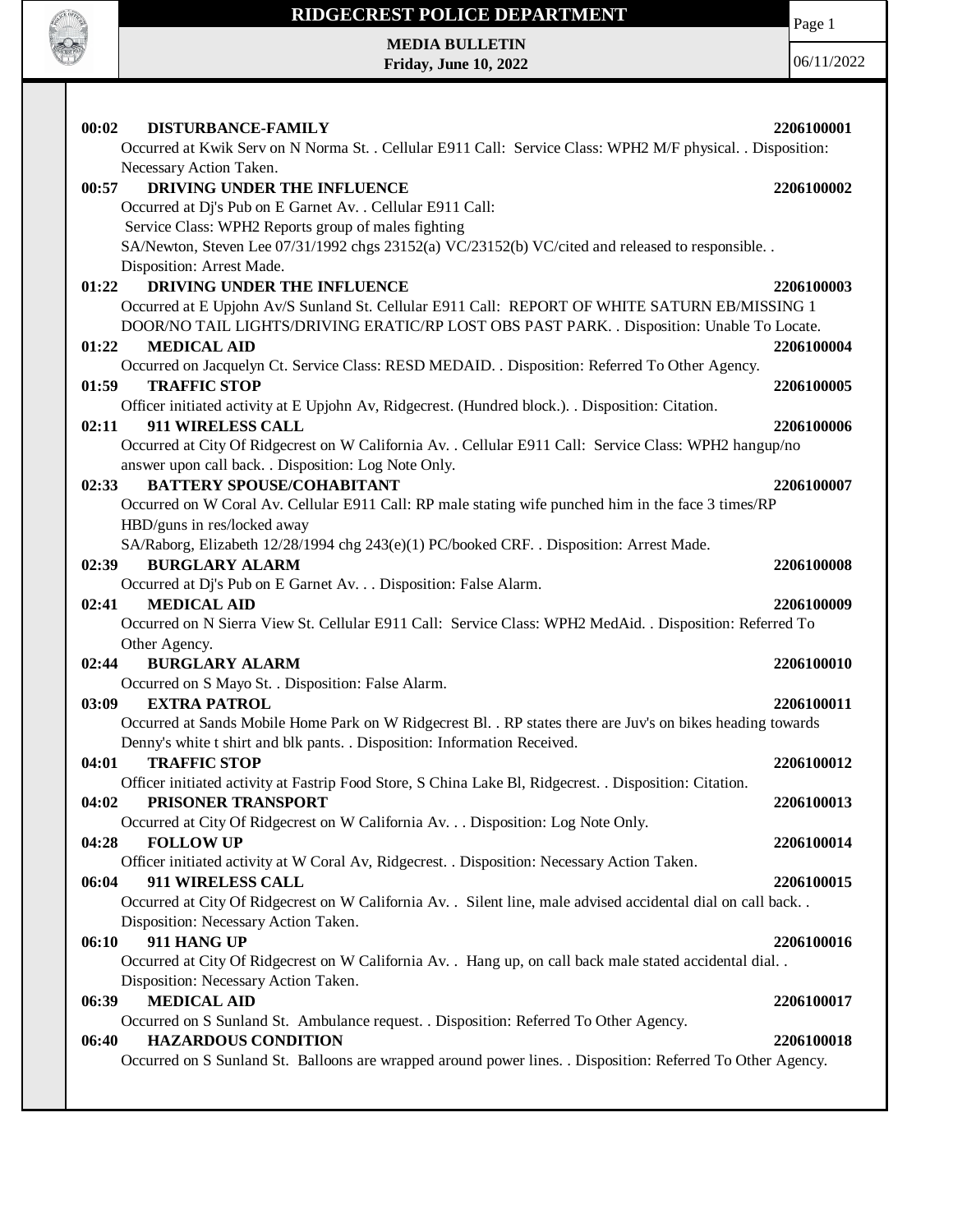

## **RIDGECREST POLICE DEPARTMENT**

**MEDIA BULLETIN Friday, June 10, 2022** Page 2

| 07:29<br><b>CONTACT CITIZEN</b>                                                                                                                                                             | 2206100019 |
|---------------------------------------------------------------------------------------------------------------------------------------------------------------------------------------------|------------|
| Occurred on S Norma St. Vehicle was broken into. small puncture would like officer at the location                                                                                          |            |
| Disposition: Information Received.                                                                                                                                                          |            |
| 911 WIRELESS CALL<br>07:41                                                                                                                                                                  | 2206100020 |
| Occurred at City Of Ridgecrest on W California Av. . Talking heard in background, on call back female states<br>son pushed something on apple watch. . Disposition: Necessary Action Taken. |            |
| 07:53<br><b>CONTACT CITIZEN</b>                                                                                                                                                             | 2206100021 |
| Occurred on N Alvord St. RP WOULD LIKE TO KNOW IF THEY HAVE ANY EPO OR OTHER PROTECTIVE<br>ORDERS THAT ARE VALID. CONTACT VIA 21. . Disposition: Necessary Action Taken.                    |            |
| <b>ACO CALL</b><br>08:02                                                                                                                                                                    | 2206100022 |
| Occurred at Dutch Brothers on S China Lake Bl. . RP WILL BRING DOG TO THE STATION. . Disposition: Call                                                                                      |            |
| Cancelled.                                                                                                                                                                                  |            |
| <b>DISTURBANCE</b><br>08:11                                                                                                                                                                 | 2206100023 |
| Occurred at Albertson's #6331 on S China Lake Bl. . RP STATES THERE IS A BFA WHO WAS SLEEPING IN A                                                                                          |            |
| TENT UPSET OVER KEYS MISSING. CAUSING A DISTURBANCE AT THE STORE. . Disposition: Checks Ok.                                                                                                 |            |
| <b>RESIDENTIAL CHECK</b><br>08:43                                                                                                                                                           | 2206100024 |
| Occurred on W Haloid Av. RP would like a residence check at that address due to the RP hearing loud banging                                                                                 |            |
| -. . Disposition: Checks Ok.                                                                                                                                                                |            |
| <b>RESIDENTIAL CHECK</b><br>08:44                                                                                                                                                           | 2206100025 |
| Occurred on W Moyer Av. RP states that her son and his girlfriend may be in the home and she is requesting                                                                                  |            |
| an officer to go check her home. . Disposition: Checks Ok.                                                                                                                                  |            |
| 08:48<br><b>MEDICAL AID</b>                                                                                                                                                                 | 2206100026 |
| Occurred on N Wayne St. Ambulance request. . Disposition: Referred To Other Agency.                                                                                                         |            |
| <b>TRAFFIC STOP</b><br>08:58                                                                                                                                                                | 2206100027 |
| Officer initiated activity at S Sunland St, Ridgecrest. (Hundred block.). . Disposition: Warning (Cite/Verbal).                                                                             |            |
| <b>VERBAL THREATS</b><br>09:01                                                                                                                                                              | 2206100028 |
| Occurred on W Panamint Av. RP STATES HE IS RECEIVING THREATS CONTACT VIA 21. Disposition:<br>Information Received.                                                                          |            |
| <b>TRAFFIC STOP</b><br>09:04                                                                                                                                                                | 2206100029 |
| Officer initiated activity at Ed's, N Norma St, Ridgecrest. . Disposition: Warning (Cite/Verbal).                                                                                           |            |
| <b>RESIDENTIAL CHECK</b><br>09:08                                                                                                                                                           | 2206100030 |
| Officer initiated activity at S Gordon St, Ridgecrest. Res check on foot. . Disposition: Checks Ok.                                                                                         |            |
| <b>CONTACT CITIZEN</b><br>09:18                                                                                                                                                             | 2206100031 |
| Occurred at High Desert True Value on W Ridgecrest Bl. . RP STATES THAT THEIR INHERITANCE HAS<br>BEEN EMBEZZELED. CONTACT VIA 21. . Disposition: Information Received.                      |            |
| 09:21<br><b>TRAFFIC STOP</b>                                                                                                                                                                | 2206100032 |
| Officer initiated activity at N Sanders St/W Las Flores Av, Ridgecrest. . Disposition: Warning (Cite/Verbal).<br><b>ACO CALL</b><br>09:24                                                   | 2206100033 |
| Officer initiated activity at N Robalo St, Ridgecrest. 2 confined dogs. . Disposition: Animal Control Handled.                                                                              |            |
| 09:51<br><b>GAS LEAK</b>                                                                                                                                                                    | 2206100034 |
| Occurred at Home Depot on N China Lake Bl. . Service Class: VOIP Gas leak from a propane tank that was just                                                                                 |            |
| refilled - far away from business and people. . Disposition: Referred To Other Agency.                                                                                                      |            |
| <b>MEDICAL AID</b><br>09:58                                                                                                                                                                 | 2206100035 |
| Occurred on N Scott St. Ambulance request. . Disposition: Referred To Other Agency.                                                                                                         |            |
| 10:02<br><b>BREAKING/REMOVING VEHICLE PARTS</b>                                                                                                                                             | 2206100036 |
| Occurred on W Station Av. Stolen catalytic converter. contact via 21. . Disposition: Referred To Other Agency.<br>10:05<br><b>FOLLOW UP</b>                                                 | 2206100037 |
| Officer initiated activity at S Porter St, Ridgecrest. . Disposition: Follow Up Completed.                                                                                                  |            |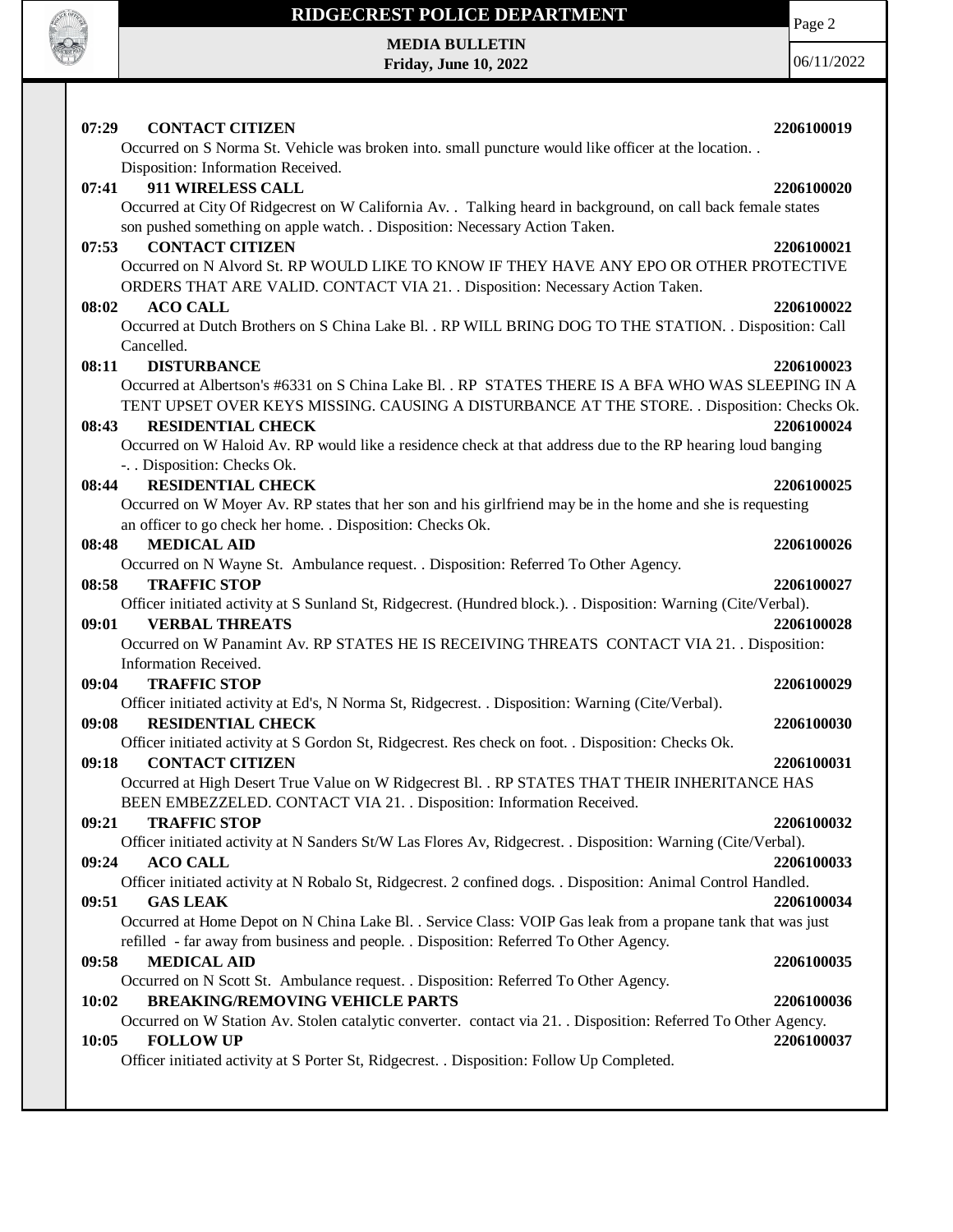

### **RIDGECREST POLICE DEPARTMENT**

**MEDIA BULLETIN Friday, June 10, 2022**

06/11/2022

Page 3

# Occurred at N Norma St/W Felspar Av. 2d white hyundai has been sitting in the church parking lot and there is trash around the vehicle. rp stated that the vehicle has been running since 4am with no one in sight. unkn 10- 28. . Disposition: Checks Ok. **10:27 RECKLESS VEHICLE 2206100039** Occurred at S Sunland St/E Ridgecrest Bl. Blue suv with black carrier on top last seen going WB on E Ridgecrest from Sunland unk 28. . Disposition: Unable To Locate. **10:54 911 WIRELESS CALL 2206100040** Occurred at City Of Ridgecrest on W California Av. . Wanted the number to the animal shelter. . Disposition: Necessary Action Taken. **11:06 CONTACT CITIZEN 2206100041** Occurred at City Of Ridgecrest on W California Av. . RP WANTING TO TALK TO OFFICER REGARDING AN EPO THAT HE HAS. . Disposition: Information Provided. **11:09 ACO CALL 2206100042** Officer initiated activity at S Warner St, Ridgecrest. (Hundred block.) Loose Dogs. . Disposition: Animal Control Handled. **11:22 INFORMATION 2206100043** Occurred at City Of Ridgecrest on W California Av. . RP wanted an update on an earlier call. . Disposition: Information Provided. **11:27 WARRANT ARREST 2206100044** Officer initiated activity at Dollar Tree Stores, N China Lake Bl, Ridgecrest. SA/Alejandro, Rory 06/25/1986 WNO/RM056067A Bail/10k Chg/11350(a) HS/21810 (PC 17(b)(4) ) PC **11:33 ACO CALL 2206100045 11:50 PROPERTY DAMAGE ONLY TC 2206100046 12:14 CONTACT CITIZEN 2206100047 12:30 TICKET SIGN OFF 2206100048 12:35 INFORMATION 2206100049 13:59 SUSPICIOUS PERSON 2206100054**

### **10:09 SUSPICIOUS VEHICLE 2206100038**

Cited and released. . Disposition: Arrest Made.

Officer initiated activity at W St George Av, Ridgecrest. Well check on a dog. . Disposition: Animal Control Handled.

Occurred at Alta One Federal Credit Union on S China Lake Bl. . RP STRATING TAXI HIT HIM IN THE PARKING LOT RP IN 2018 HYUNDA ELANTRA. . Disposition: Necessary Action Taken.

| 30 — TICKET SIGN OFF                                                                              | 2206100048 |
|---------------------------------------------------------------------------------------------------|------------|
| OF A VEHICLE THAT WAS IMPOUNDED 22-1823. . Disposition: Necessary Action Taken.                   |            |
| Occurred at City Of Ridgecrest on W California Av. . RP IN LOBBY WOULD LIKE TO GET BELONGINGS OUT |            |
|                                                                                                   |            |

Occurred at City Of Ridgecrest on W California Av. . RP IN LOBBY FEES PAID. . Disposition: Necessary Action Taken.

Occurred on W Coral Av. . Disposition: Information Received. **13:16 GENERIC FIRE CALL/NOT SPECIFIED 2206100050** Occurred on S Silver Ridge St. House fire. . Disposition: Referred To Other Agency. **13:34 BURGLARY - VEHICLE/BUSN - IN PROGRESS 2206100051** Officer initiated activity at S Gordon St, Ridgecrest. . Disposition: Report Taken . **13:37 GENERIC FIRE CALL/NOT SPECIFIED 2206100052** Occurred on W Upjohn Av. (Hundred block.) Shed fire fully engulfed. . Disposition: Assisted. **13:42 VEHICLE RELEASE 2206100053** Occurred at City Of Ridgecrest on W California Av. . RP IN LOBBY TO SPEAK TO WC ABOUT VEHICLE RELEASE. . Disposition: Cancelled by RP.

Occurred at S Helena St/W Upjohn Av. Bright orange dress no shoes and screaming and yelling. . Disposition: Checks Ok.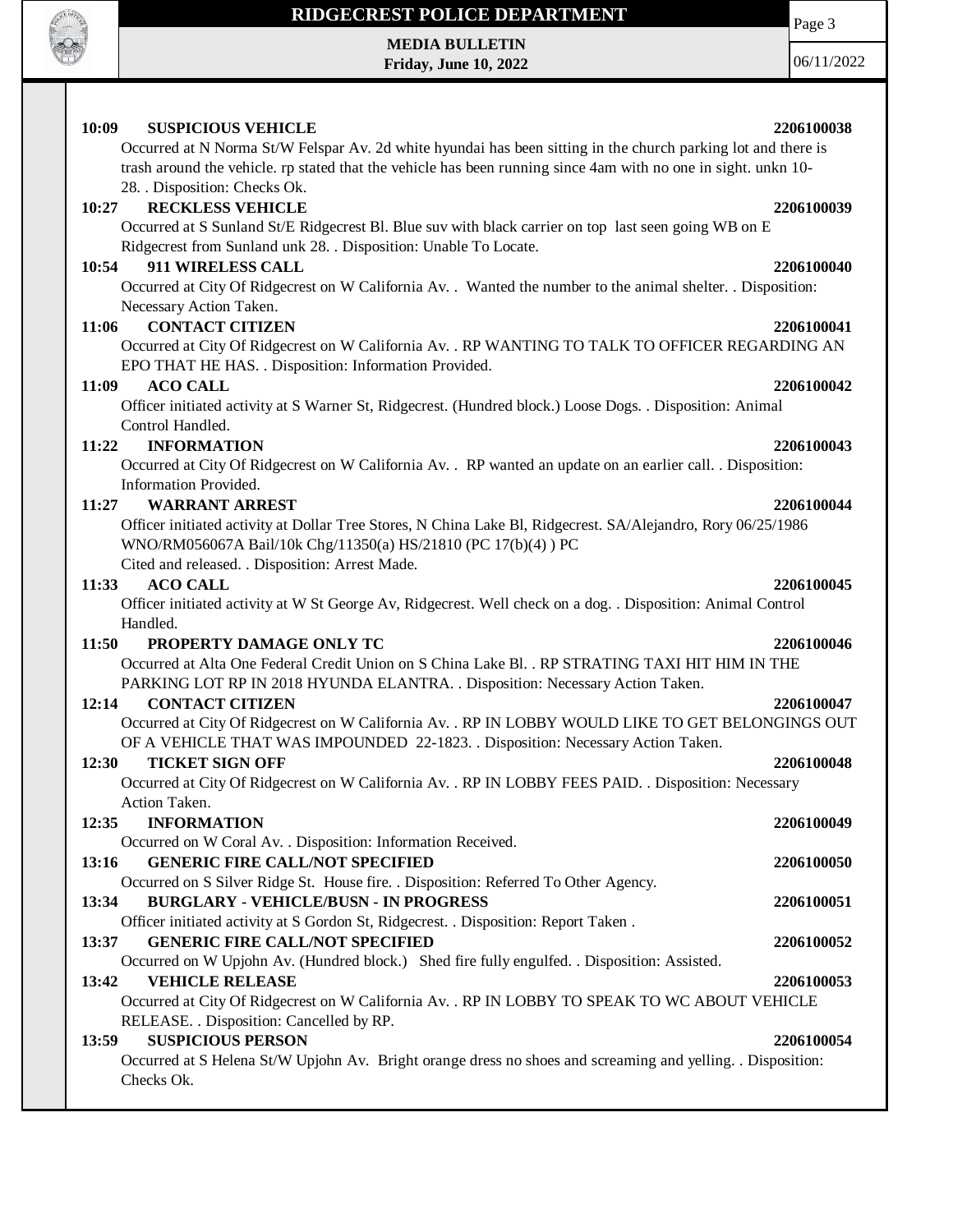

## **RIDGECREST POLICE DEPARTMENT**

**MEDIA BULLETIN Friday, June 10, 2022** Page 4

| 14:36<br><b>BURGLARY - RESIDENTIAL - REPORT</b>                                                                 | 2206100055 |
|-----------------------------------------------------------------------------------------------------------------|------------|
| Occurred on N Gold Canyon Dr. Rp has a video of two kids leaned onto a window and broke it and the dog          |            |
| escaped. . Disposition: Information Received.                                                                   |            |
| 14:54<br><b>LOST PROPERTY</b>                                                                                   | 2206100056 |
| Occurred on W Upjohn Av. Rp might have dropped drivers license at the fire when filming for the news            |            |
| Disposition: Log Note Only.                                                                                     |            |
| <b>THEFT OF IDENTIFICATION</b><br>15:09                                                                         | 2206100057 |
| Occurred on N Sierra Vista St. RP wants to report ID theft - in lobby. . Disposition: Report Taken.             |            |
| <b>FOLLOW UP</b><br>15:11                                                                                       | 2206100058 |
| Officer initiated activity at City Of Ridgecrest, W California Av, Ridgecrest. . Disposition: Follow Up         |            |
|                                                                                                                 |            |
| Completed.                                                                                                      |            |
| <b>TRAFFIC STOP</b><br>15:18                                                                                    | 2206100059 |
| Officer initiated activity at W Upjohn Av/S Sanders St, Ridgecrest. . Disposition: Warning (Cite/Verbal).       |            |
| 15:27<br><b>WELFARE CHECK</b>                                                                                   | 2206100060 |
| Occurred on S Silver Ridge St. . Disposition: Necessary Action Taken.                                           |            |
| <b>JUVENILE PROBLEM</b><br>15:33                                                                                | 2206100061 |
| Occurred at Home Depot on N China Lake Bl. . RP STATES THERE ARE A GROUP OF TEENAGERS YELLING                   |            |
| OBSCENITIES. RUNNING TO STATER BROS                                                                             |            |
| ONE HAS BRIGHT RED HAIR. REST HAVE BROWN HAIR WMJS, BMJ, AND HMJ. . Disposition: Duplicate                      |            |
| Call Entered.                                                                                                   |            |
| 15:52<br><b>VEHICLE RELEASE</b>                                                                                 | 2206100062 |
| Occurred at City Of Ridgecrest on W California Av. . RP IN LOBBY WOULD LIKE TO SPEAK WITH THE WC.               |            |
| . Disposition: Information Provided.                                                                            |            |
| <b>JUVENILE PROBLEM</b><br>15:57                                                                                | 2206100063 |
| Occurred at Big Lots on N China Lake Bl. . JUMPING ON THE FURNITURE. RP TOLD THEM TO LEAVE                      |            |
| BUT THEY KEEP COMING BACK IN. . Disposition: Gone Prior to Arrival.                                             |            |
| 16:04<br><b>WELFARE CHECK</b>                                                                                   | 2206100064 |
| Occurred at Santiago Ridgecrest Estates on W Ward Av. . 2 PEOPLE SLUMPED OVER IN A TRUCK WITH                   |            |
|                                                                                                                 |            |
| THE DOORS OPEN IN THE DRIVE WAY. . Disposition: Checks Ok.                                                      |            |
| <b>SUSPICIOUS CIRCUMSTANCES</b><br>16:08                                                                        | 2206100065 |
| Occurred at Town & Country Mobile Home Park on N Norma St. . Rp states a male keeps yelling and saying          |            |
| he can hear his family yelling for him. . Disposition: Checks Ok.                                               |            |
| <b>INFORMATION</b><br>16:13                                                                                     | 2206100066 |
| Occurred on W Coral Av. . Disposition: Information Received.                                                    |            |
| 16:17 CONTACT CITIZEN                                                                                           | 2206100067 |
| Occurred at City Of Ridgecrest on W California Av. . Requesting contact via 21 from P9. . Disposition: Negative |            |
| Contact.                                                                                                        |            |
| 16:18<br><b>WELFARE CHECK</b>                                                                                   | 2206100068 |
| Occurred on W Coral Av. . Disposition: Information Provided.                                                    |            |
| 16:24<br><b>INFORMATION</b>                                                                                     | 2206100069 |
| Occurred at City Of Ridgecrest on W California Av. . RP wanted the non-emergency number. . Disposition:         |            |
| Information Provided.                                                                                           |            |
| <b>CONTACT CITIZEN</b><br>16:31                                                                                 | 2206100070 |
| Occurred on S Lupin Ln. Kids called and told her that they were going to burn her house down. . Disposition:    |            |
| Log Note Only.                                                                                                  |            |
| <b>INFORMATION</b><br>16:35                                                                                     | 2206100071 |
| Occurred at City Of Ridgecrest on W California Av. . RP wanted number to Red Cross - googled number and         |            |
| provided number to RP. . Disposition: Information Provided.                                                     |            |
|                                                                                                                 |            |
|                                                                                                                 |            |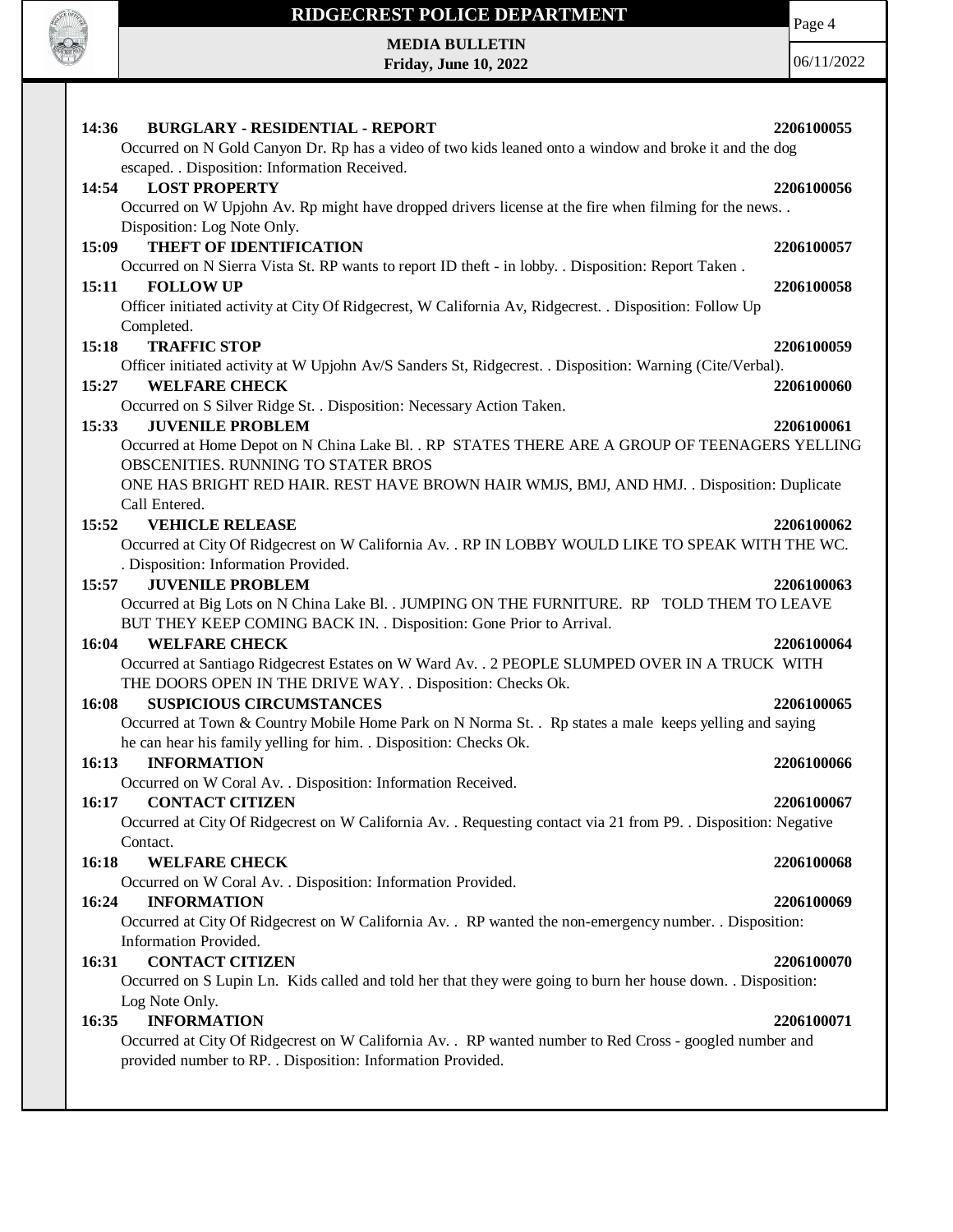

### **19:57 RAPE REPORT 2206100086**

Occurred at Ridgecrest Regional Hospital on N China Lake Bl. . Female in ER. . Disposition: Report Taken .

### **20:18 EXTRA PATROL 2206100087**

Occurred on Sierra View St. Request for extra patrol tonight. . Disposition: Checks Ok.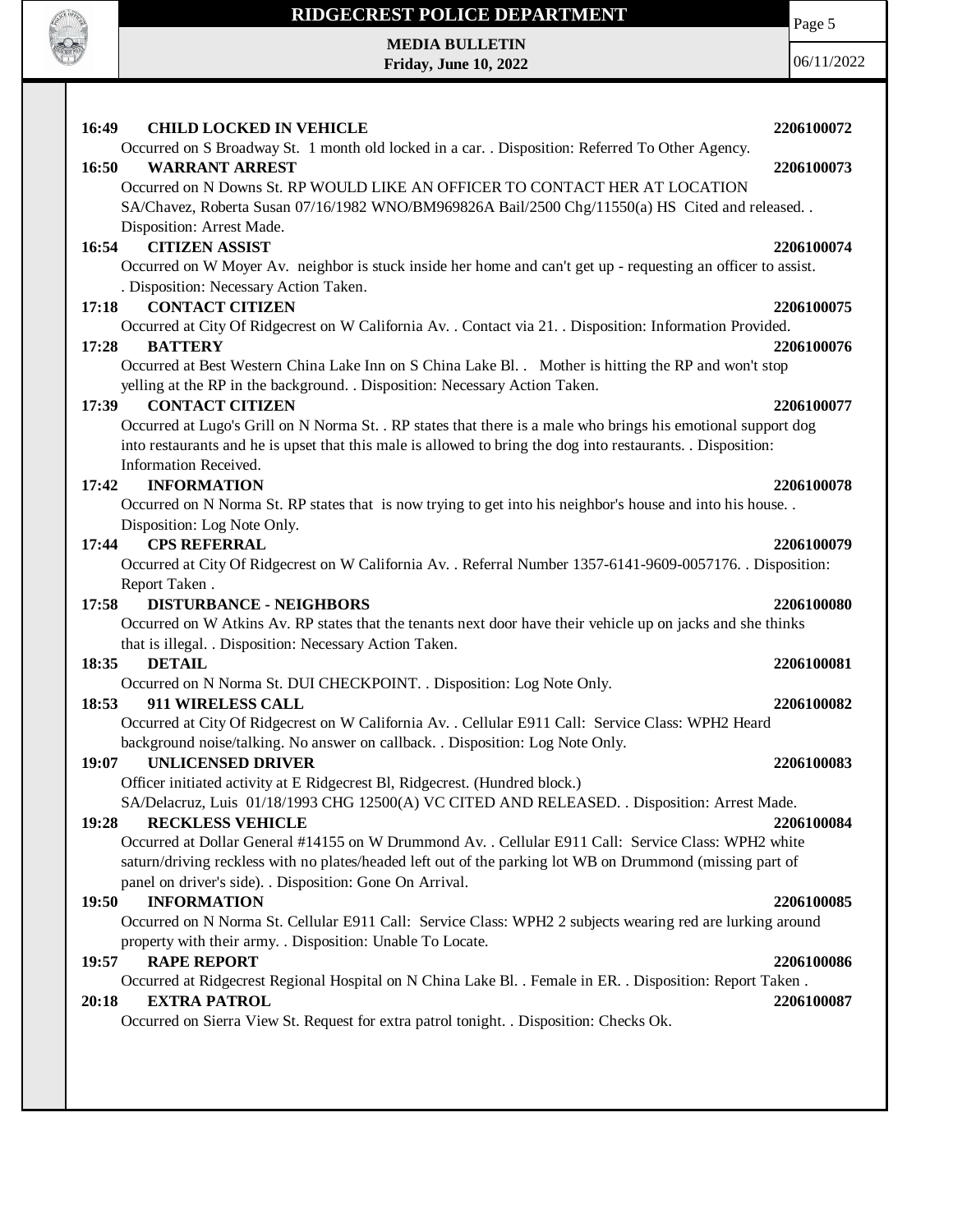

## **RIDGECREST POLICE DEPARTMENT MEDIA BULLETIN**

**Friday, June 10, 2022**

Page 6

| 20:29<br><b>WARRANT ARREST</b>                                                                                                                    | 2206100088 |
|---------------------------------------------------------------------------------------------------------------------------------------------------|------------|
| Officer initiated activity at S Warner St, Ridgecrest. SA/Ray, Guy 08/18/1989                                                                     |            |
| RF008359A/ BENCH/\$10K/594(B)(1) PC                                                                                                               |            |
| RF008791A/ARREST/SUPP 21-2559/\$100K BAIL/30305(A)(1) PC/11364 HS<br>RM053235A/BENCH/\$2K/11364 HS/11377 HS/11550 HS. . Disposition: Arrest Made. |            |
| <b>TRAFFIC STOP</b><br>20:30                                                                                                                      | 2206100089 |
| Officer initiated activity at W Felspar Av, Ridgecrest. . Disposition: Warning (Cite/Verbal).                                                     |            |
| <b>BURGLARY - RESIDENTIAL - REPORT</b><br>20:37                                                                                                   | 2206100090 |
| Occurred on N Gold Canyon Dr. Has video of break in of home /FU to Incident #2206100055. Disposition:                                             |            |
| Information Received.                                                                                                                             |            |
| <b>TRAFFIC STOP</b><br>20:45                                                                                                                      | 2206100091 |
| Officer initiated activity at Sage Mart, N Downs St, Ridgecrest. . Disposition: Warning (Cite/Verbal).                                            |            |
| 20:54<br><b>TRAFFIC STOP</b>                                                                                                                      | 2206100092 |
| Officer initiated activity at N Norma St, Ridgecrest. . Disposition: Log Note Only.<br>PROPERTY DAMAGE ONLY TC<br>20:58                           | 2206100093 |
| Occurred at N China Lake Bl/W Las Flores Av. 2 VEHICLES BLOCKING TRADDIV. . Disposition: Report Taken                                             |            |
|                                                                                                                                                   |            |
| 21:07<br>DRIVING UNDER THE INFLUENCE                                                                                                              | 2206100094 |
| Officer initiated activity at N Norma St, Ridgecrest. SA/ Seymour, Larry David Jr 07/23/1982 CHGS 23152(A)                                        |            |
| VC/23152(B) VC/CITED AND RLLEASRF. . Disposition: Arrest Made.                                                                                    |            |
| <b>Mental Health Evaluation</b><br>21:14                                                                                                          | 2206100095 |
| Occurred on N Norma St. RP states WMA w/white t shirt has came to the door twice and scared her and her                                           |            |
| children. . Disposition: Report Taken.                                                                                                            |            |
| <b>MEDICAL AID</b><br>21:19                                                                                                                       | 2206100096 |
| Occurred on N Meadview Lane. Cellular E911 Call: Service Class: WPH2. . Disposition: Referred To Other                                            |            |
| Agency.<br>21:30<br><b>MISUSE OF 9-1-1</b>                                                                                                        | 2206100097 |
| Occurred on N Norma St. Cellular E911 Call: 2 CALLS. . Disposition: Duplicate Call Entered.                                                       |            |
| 21:37<br><b>MEDICAL AID</b>                                                                                                                       | 2206100098 |
| Occurred on W Inyokern Rd. Cellular E911 Call:                                                                                                    |            |
| Service Class: WPH2 MEDAID. . Disposition: Referred To Other Agency.                                                                              |            |
| DRIVING UNDER THE INFLUENCE<br>21:41                                                                                                              | 2206100099 |
| Officer initiated activity at N Norma St, Ridgecrest. SA/ Shubin, Mark 04/24/1993 CHG 23152(A) VC/CITED                                           |            |
| AND RELEASED. . Disposition: Arrest Made.                                                                                                         |            |
| <b>TRAFFIC STOP</b><br>21:45                                                                                                                      | 2206100100 |
| Officer initiated activity at N Norma St, Ridgecrest. . Disposition: Checks Ok.                                                                   |            |
| 22:12<br><b>INFORMATION</b>                                                                                                                       | 2206100101 |
| Occurred on S Porter St. Stated that google is deleting her files and apps. . Disposition: Log Note Only.<br>22:26<br>PRISONER TRANSPORT          |            |
| Occurred at City Of Ridgecrest on W California Av. Disposition: Log Note Only.                                                                    | 2206100102 |
| <b>TRAFFIC STOP</b><br>22:46                                                                                                                      | 2206100103 |
| Officer initiated activity at W Howell Av, Ridgecrest. (Hundred block.). Disposition: Warning (Cite/Verbal).                                      |            |
| <b>WARRANT ARREST</b><br>22:47                                                                                                                    | 2206100104 |
| Officer initiated activity at N Norma St, Ridgecrest. SA/Lyons, Jacquline 10/21/1965 WNO RM054175A/\$6K                                           |            |
| BAIL/12500 A VC /CITED AND RELEASED. . Disposition: Arrest Made.                                                                                  |            |
| <b>DISTURBANCE - NOISE</b><br>22:50                                                                                                               | 2206100105 |
| Occurred on W St George Av. RP states juv's are in their backyard yelling and playing too loudly a couple                                         |            |
| doors down on St. George. . Disposition: Quiet On Arrival.                                                                                        |            |
|                                                                                                                                                   |            |